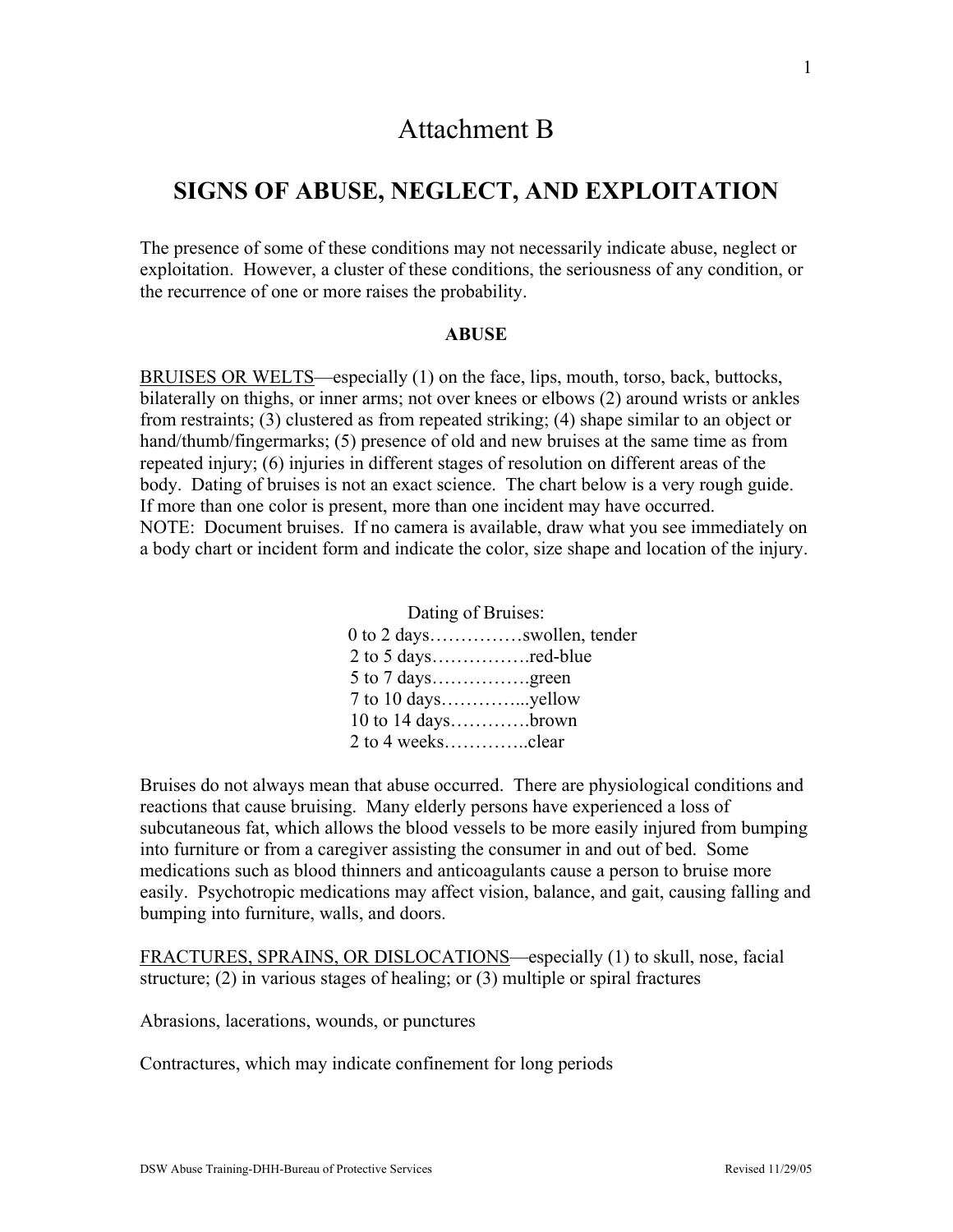Burns—such as (1) cigar, cigarette burns on palms, legs, arms, back or soles of feet; (2) immersion burns resulting in sock-like, glove-like, or doughnut-shaped burns on buttocks; or (4) rope burns on arms, neck, or torso from improperly applied restraints

Hair thin as though pulled out, bald spots

Frequent use of the emergency room and/or hospital or health care "shopping"

Injuries to head, scalp, or face

Vague explanation or denial in view of obvious injury

Conflicting or illogical explanation of injury

Locked up or left alone for extended periods of time

Denied visitors or telephone calls or freedom to go out of house to visit friends, etc…

Threats, insults, or harsh orders by caregiver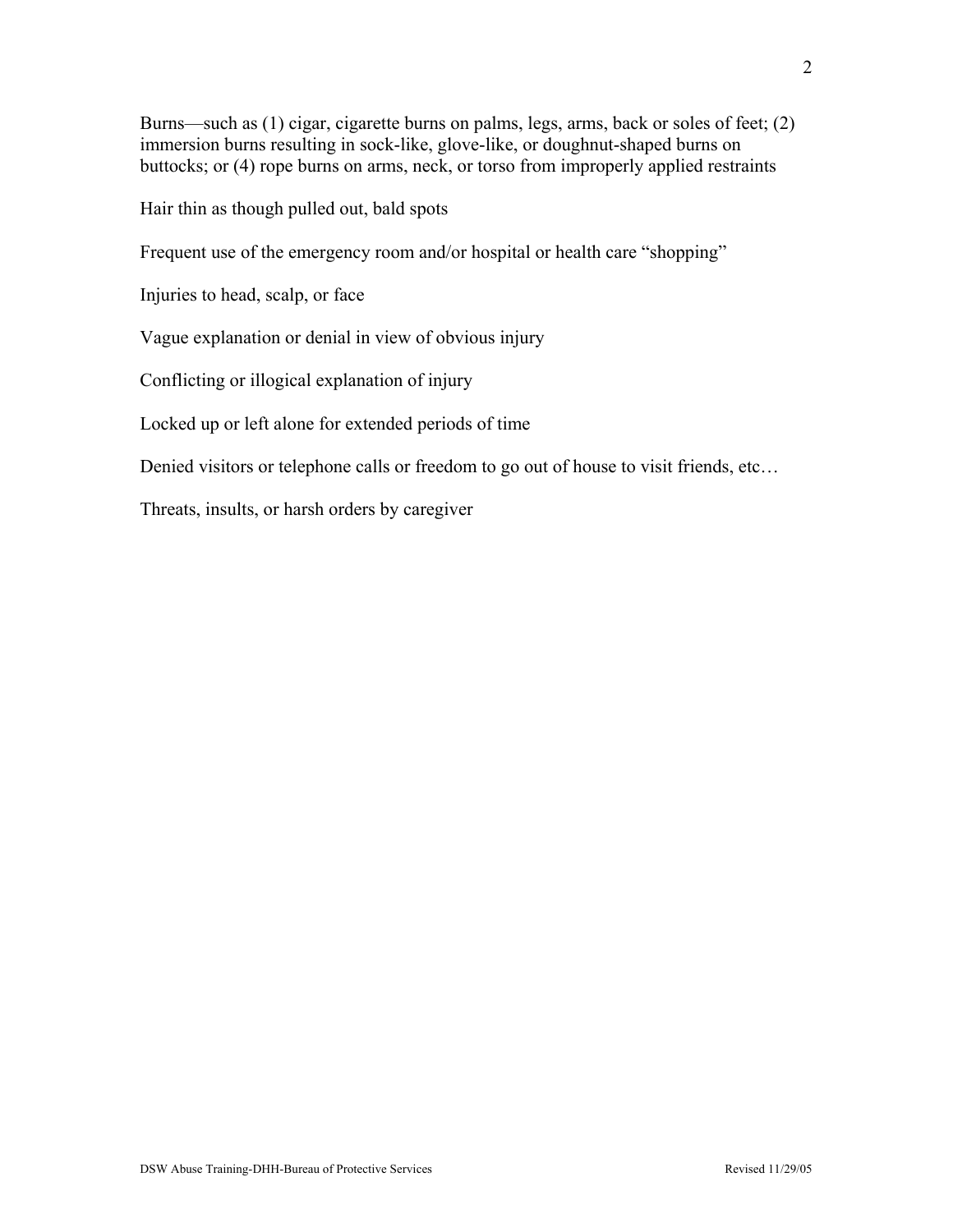#### **NEGLECT**

Dirty skin, uncombed hair

Soiled clothes and bedding

Insufficient or inappropriate clothing for the weather

Body odor

Underweight, sudden weight loss

Inadequate heating and cooling

Inadequate shelter or unsanitary living conditions

House lacks minimum equipment and facilities (e.g., no furniture, stove, or hotplate, refrigerator, electricity, or plumbing)

Extremely neat and clean—doesn't look lived in

Lack of food and water

Food stored improperly or is spoiled

Lack of needed medical attention

Untreated mental health problems

Prolonged interval between injury and treatment

Lacks eyeglasses, hearing aid, false teeth, walker, crutches, wheelchair, or other needed prosthetic devices

Medication not taken or taken improperly

Excessive number of old medicine bottles with outdated prescriptions or from different doctors

Infected or untreated wounds

Bedsores-especially Stage III and IV

Discoloration of the skin (too white or grey indicating malnutrition, dark color, indicating dehydration, yellow color indicating jaundice)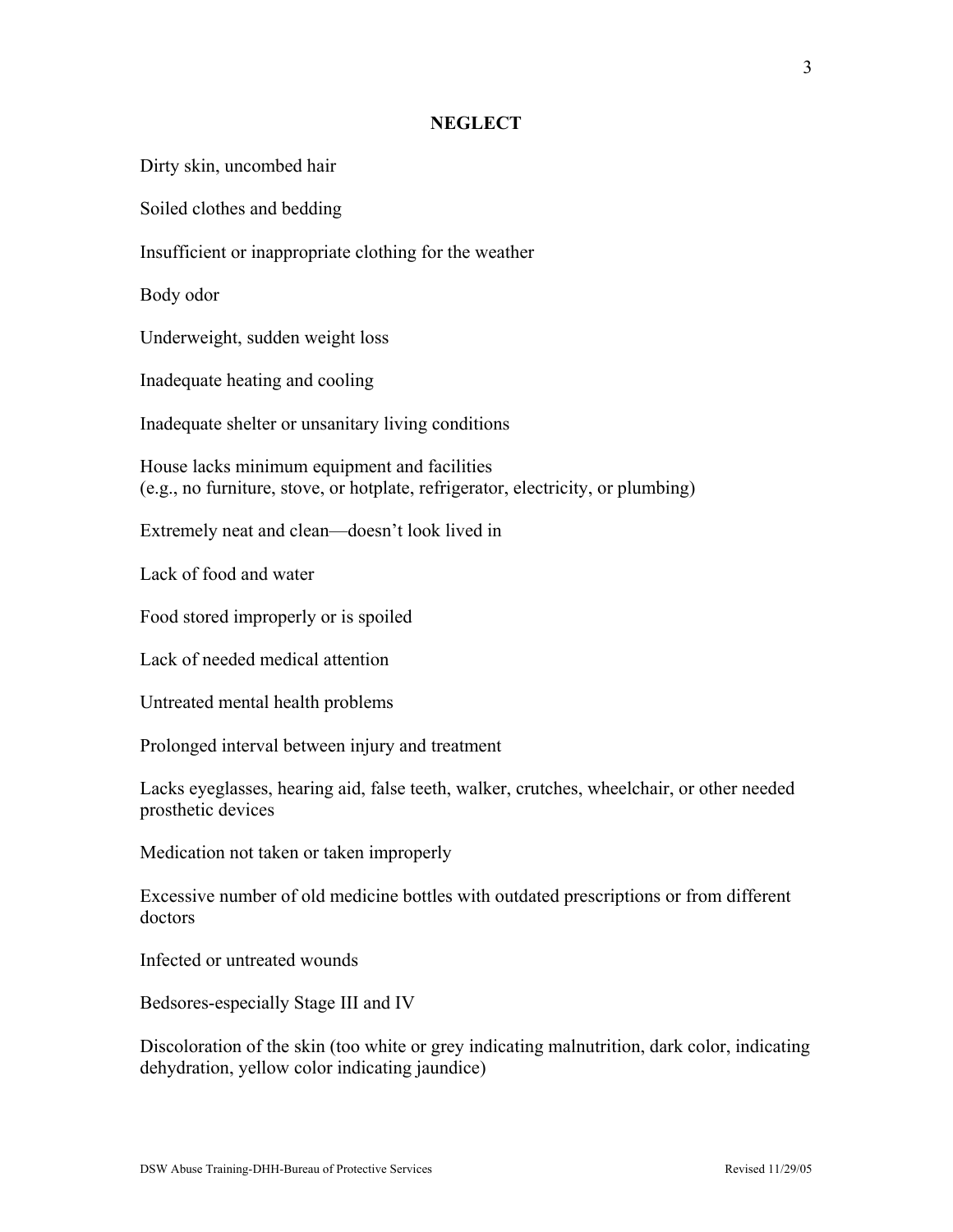## **EXPLOITATION/EXTORTATION/MISAPPROPRIATION**

Legal documents signed when consumer is incapable of understanding. Theft or misuse of pension checks, disability benefits, savings, etc…

Reliance on consumer's income by caregiver for personal needs

Failure to meet basic subsistence needs despite adequate income

Living arrangements, household and personal items not commensurate with alleged size of the estate

No awareness of financial affairs or what is being done with money or property

Taking possession of money or property by caregiver

Abusing joint checking account privileges

Unusual activity in bank account, e.g., transfer of funds from one branch to another or more frequent or larger than usual withdrawals

Activity in bank account inappropriate to the consumer, i.e., withdrawals from automated banking machines when the consumer cannot walk or get to the bank, checks signed when the consumer cannot write

Unpaid bills, overdue rent

Personal belongings such as art, silverware, jewelry missing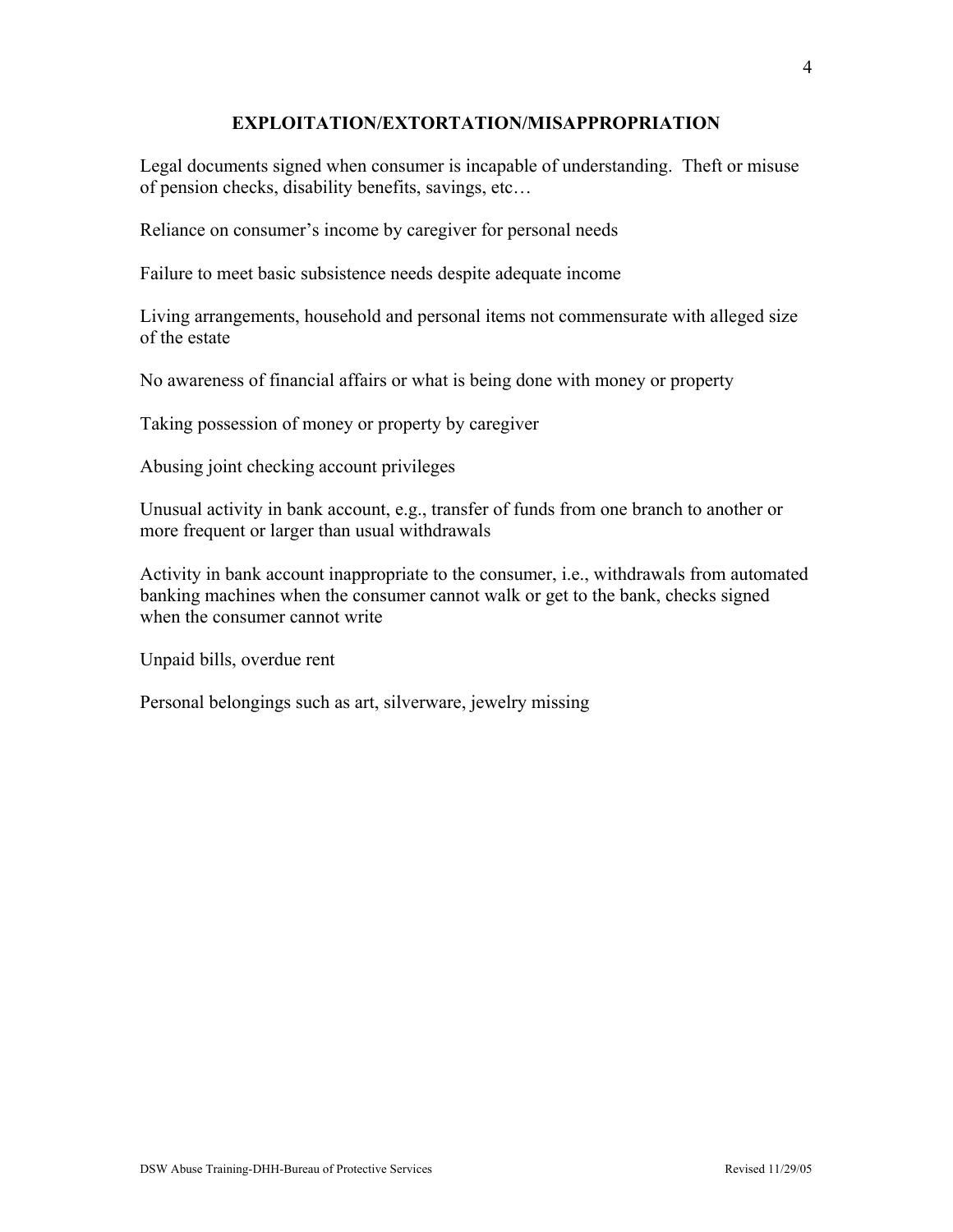# **HIGH RISK CONDITIONS**

Certain conditions and behaviors have been shown to create a greater risk of abuse, neglect, or exploitation. The caseworker needs to be alert to these conditions.

- Alcohol and /or drug abuse by consumer or caregiver
- Mental illness of consumer or caregiver
- Caregiver and/or consumer are alienated, socially isolated
- Caregiver has poor self-image
- Caregiver is young, immature, and behavior indicates own dependency needs have not been met
- Caregiver is forced by circumstances to care for consumer
- Consumer is demanding, overly critical, never satisfied
- Consumer is disoriented, confused, depressed
- Caregiver does not know how to provide adequate care for consumer
- Violence has been the norm for discipline/conflict resolution in the family
- Caregiver is unemployed, without sufficient funds, dependent on consumer for housing and money
- Caregiver and/or consumer have poor health or chronic illness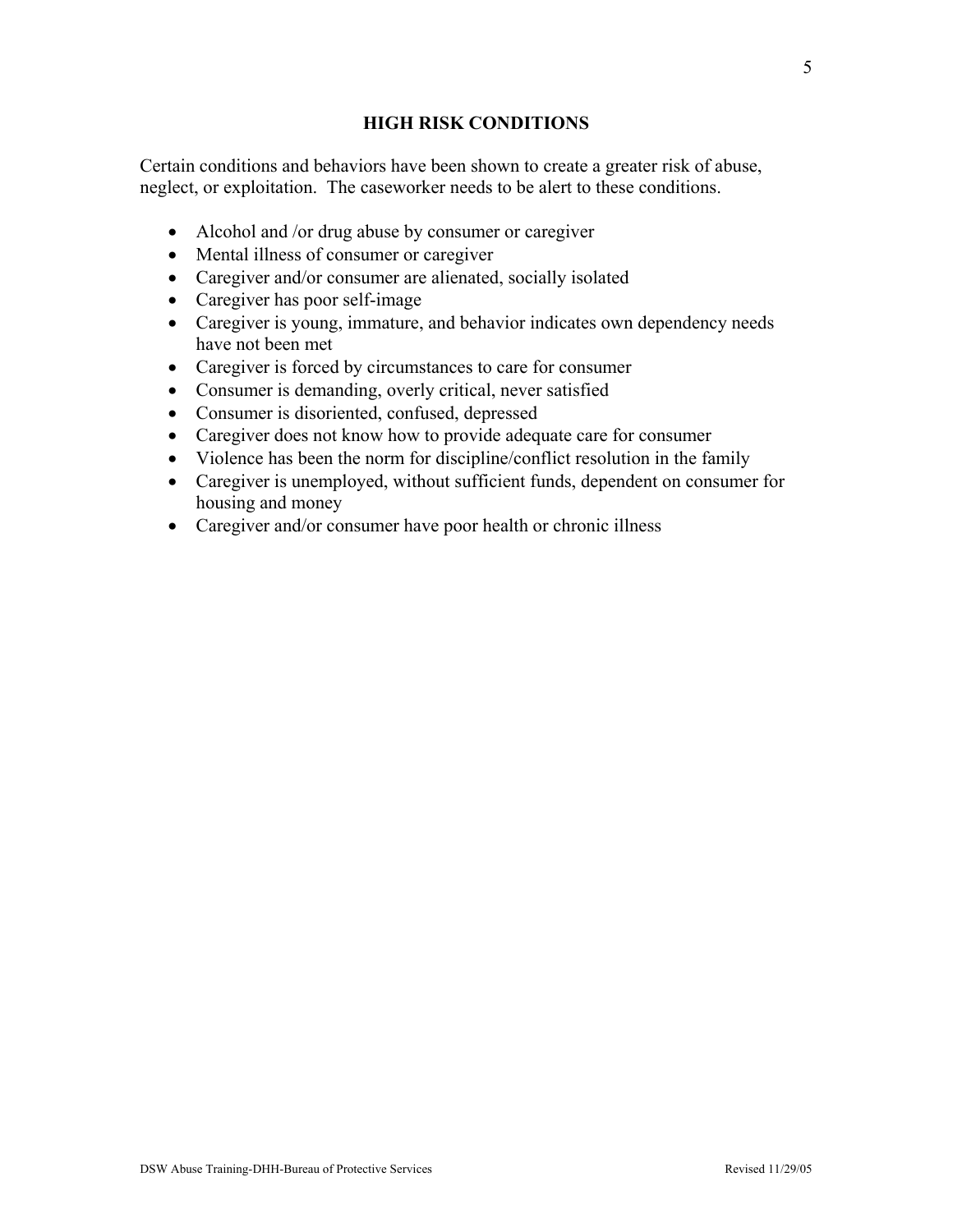#### **RED FLAG BEHAVIORS**

## CONSUMER BEHAVIORS

Unwillingness to discuss problems or injuries with caregiver or in caregiver's presence

Fearful of caregiver, but anxious to please

Fearful of outside contacts

Frustration, anger at caregiver

Overly passive or quiet

Agitated

Tearful

Looks to caregiver to provide "right answers"

Unrealistic statements about what the consumer and/or caregiver can do or did

Implausible stories

## CAREGIVER BEHAVIORS

Exaggerated defensiveness or over-concern

Obvious absence of assistance, attitudes of indifference towards consumer

Overt hostility towards consumer

Demanding, critical, accusing

Does not give the consumer the opportunity to speak for himself or to see others without the presence of the caregivers

Blames someone or something else for problems

Lacks knowledge of consumer's condition and needed care

Unwillingness or reluctance to comply with service providers in planning and delivery of care

Attempts to isolate the consumer from his friends and other family members